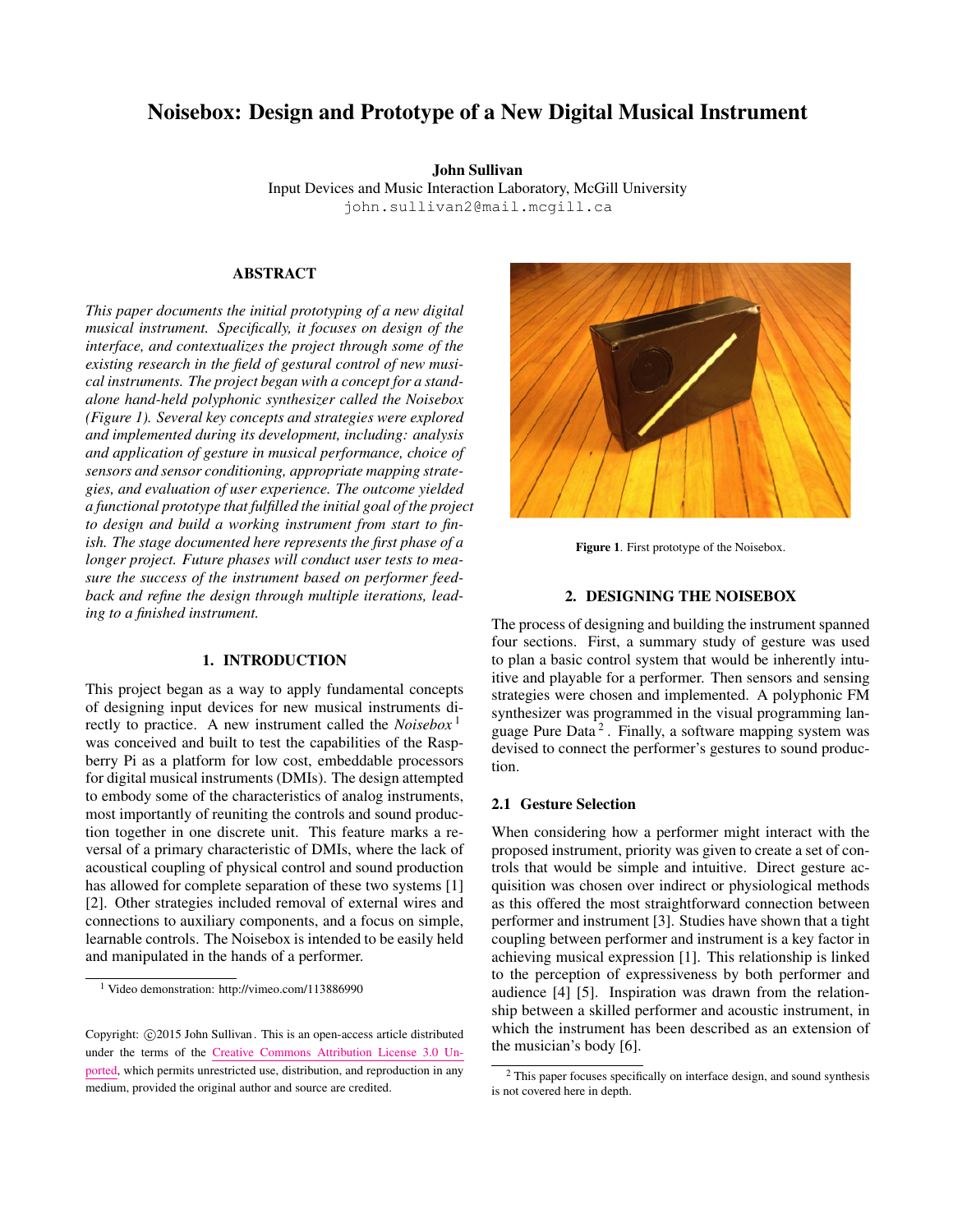Cadoz and Ward [\[7\]](#page-3-6), Delalande [\[8\]](#page-3-7) and Dahl et al. [\[9\]](#page-3-8) offer similar classifications of levels of gesture, from functional (sound-producing) to symbolic (non-sound-producing). Using Delalande's classification, the primary mode of gesture for the Noisebox is *effective*, using handed gestures of tapping and sliding across a specially designated surface. Another class of control is available, that can be classified as an *accompanying* gesture. This is achieved through manipulation and orientation of the instrument through physical space. The effective gestures of tapping and sliding to control sound parameters closely mimics controls of many traditional analog instruments. Movement of the instrument in physical space is also common with traditional instruments, however the production or modulation of sound is uncommon. With the Noisebox, these gestures add a wide array of sound parameters that the performer can control. This demonstrates the use of effective, or *ancillary* gesture that can be used to extend musical control beyond the normal capabilities of a traditional acoustic instrument [\[10\]](#page-3-9).

#### 2.2 Sensors and Signal Acquisition

With the methods and types of gestures established, the next step was to select the appropriate sensors and technology to acquire the gestural data. Two types of data needed to be captured – continuous variables, and discrete, event-based signals, which Max Mathews referred to as *triggers* [\[11\]](#page-3-10).

Piezoelectric sensors were selected to capture the discrete signals. To improve their accuracy, signal conditioning was applied through software to set appropriate thresholds and prevent unintentional triggering. These sensors were chosen for their low cost and simplicity, however during testing we found that other sensors would have been a better choice. This use of "unsophisticated engineering solutions" [\[12\]](#page-3-11) has been identified as a common but troublesome trend in DMI design. Though far more robust technologies exist, they are often prohibitively expensive and require an advanced level of expertise to implement. However, use of cheaper and lower tech solutions (as with our piezo sensors) comes at the cost of reduced accuracy and precision in the gesture acquisition.

A SoftPot linear position sensor was used to capture the sliding gesture. This can function as either an event-based or continuous control, where a single value can be specified by a single touch, or continuous values can be sent with a continuous motion. Again, conditioning was applied through software to attenuate the input signal to a suitable range and to freeze values at their last position until further modulated. Other sensors were considered and may be substituted in future iterations. One promising alternative is the use of force sensors made of conductive paper [\[13\]](#page-3-12).

A study by Marshall et al. [\[14\]](#page-3-13) on performer preference of input gesture found preference for pitch selection by a "pressing" gesture (i.e. use of buttons or keys) over "sliding" gestures. While this suggests that our instrument might benefit from a different mode of input for pitch selection, we found that the sliding control worked quite well, especially for glissando type pitch modulations, for which the Noisebox is wellsuited.

Finally, to capture the physical manipulation of the instrument, the MPU-6050 accelerometer-gyroscope sensor was used. Accelerometers and inertial measurement unit (IMU) sensors are among the most widely used sensors in DMIs today [\[12\]](#page-3-11). Some IMU sensors also integrate a magnetometer, which orient an object in the physical world by measuring the Earth's magnetic field [\[15\]](#page-3-14). The MPU-6050 lacks a magnetometer, so instead algorithms were programmed to "zero out" the instrument's physical orientation over time to keep the performer's controls consistent and predictable.

Sensor fusion for the MPU-6050 is contained onboard the sensor's integrated circuit firmware <sup>[3](#page-1-0)</sup>. Accelerometer and gyroscope data correlated to provide highly accurate measurements of three axes: yaw, pitch and roll. Additional signal conditioning was applied to the continuous data stream to limit the sampling rate of the sensor to 50Hz. This was found to be high enough to be extremely responsive while sufficiently limiting the bandwidth to an acceptable range for the serial communication protocol that connected the sensors to the Raspberry Pi.

# 2.3 Mapping

Mapping objectives were laid out to create an instrument that could adhere to Wessel and Wright's principle of "low entry fee with no ceiling on virtuosity" [\[16\]](#page-3-15). This meant setting up simple and intuitive controls that could easily be understood and interpreted by a novice while containing sufficient nuance and complexity to reward continued practice with greater expression. The objectives were achieved by implementing oneto-one mappings for some parameters like turning individual voices on and off, and many-to-one and many-to-many mappings for frequency and timbral control of the sound synthesis [\[12\]](#page-3-11). Inspiration was taken from Wessel's research on timbre space for musical control [\[17\]](#page-3-16) for higher-level parameters of overall sound output. In practice this was approached by creating two levels of control – first on a low-level, voiceby-voice basis where frequency of each voice can be controlled discretely and number of simultaneous voices can be controlled, and second (high-level) by modulation and depth parameters of the FM synthesis that can be applied to all active voices simultaneously [\[18\]](#page-3-17).

Consistent with research by Hunt and Kirk [\[19\]](#page-3-18), Hunt, et al. [\[20\]](#page-3-19), and Kvifte [\[21\]](#page-3-20), more complex mappings were ultimately the most rewarding and engaging from a performance perspective. Based on preliminary user testing, the instrument was most effective when the individual low-level controls were shifted out of focus and the performer began to work intuitively, shaping the timbral characteristics of the overall sound output. This intuitive mode of performance also reinforces the benefits of tight coupling between performer and instrument and in turn, the coupling of interface and sound production.

One of the biggest technical challenges to achieving this tight coupling is achieving sufficiently low latency between

<span id="page-1-0"></span><sup>3</sup> MotionFusionTM, by InvenSense: [http://www.invensense.com/](http://www.invensense.com/mems/gyro/mpu6050.html)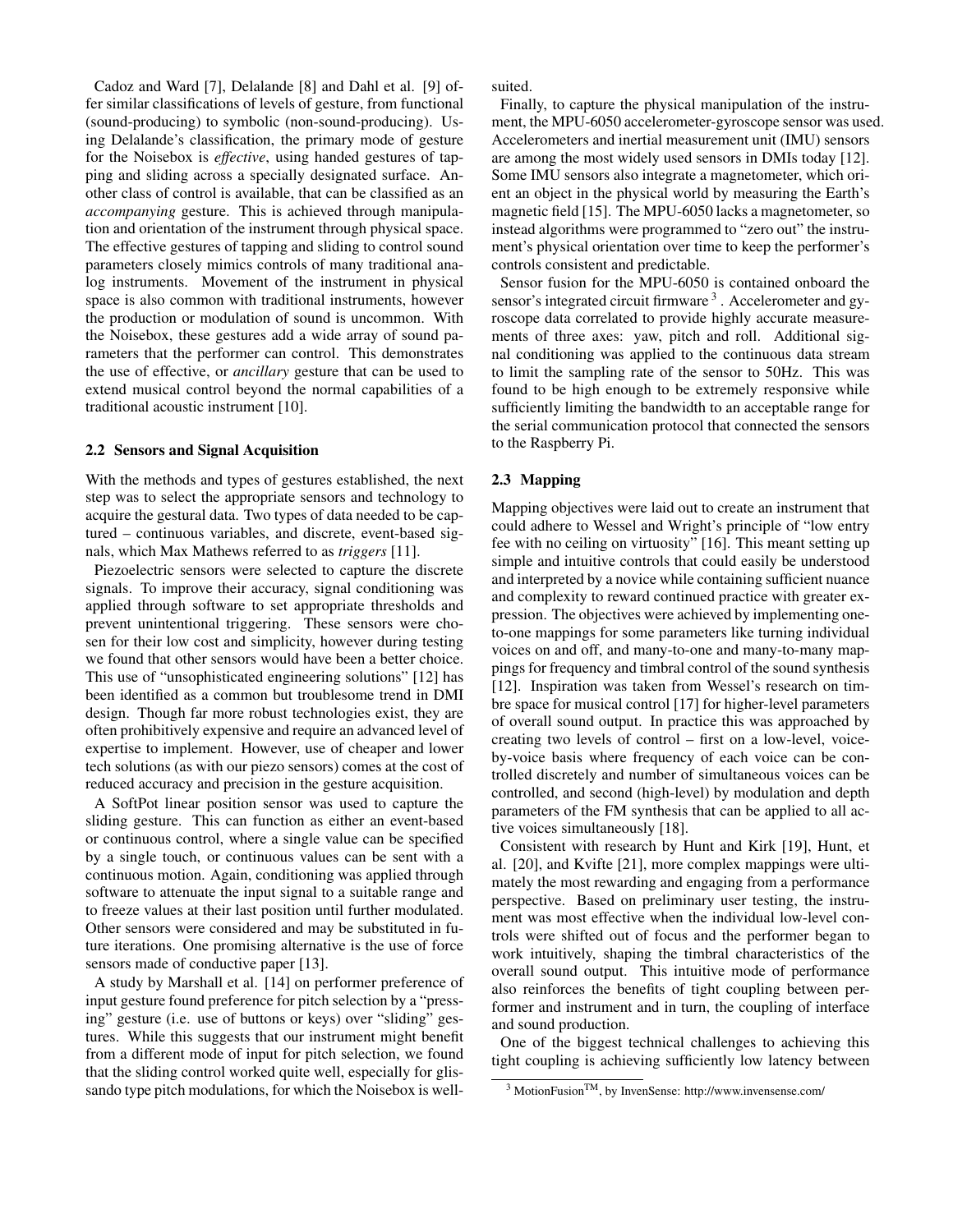gesture and sound. Wessel and Wright suggest acceptable latency thresholds of less than 10ms with a range of variation no more than 1ms [\[16\]](#page-3-15). So far the Noisebox hasn't come close to this for a variety of reasons. One is the limitations of the Raspberry Pi Model B, with 512MB of RAM and 700MHz processor speed. Additionally, the synthesis and mapping algorithms could be rewritten to optimize performance. However, the instrument – which produces sustained legato tones and has been augmented with reverb and delay to create a lush, ambient sound – is somewhat forgiving in this regard.

One exceptional mapping strategy employed in the Noisebox is the voice selection algorithm. The performer is able to activate up to eight simultaneous voices. Once multiple voices are in play, the performer is able to 'select' control of any single voice by orienting the instrument across a 180 degree horizontal plane. Thus, aiming the Noisebox to the performer's far left activates primary control of the first voice, and moving the device across the body to the performer's right side sequentially selects control of each individual voice up to the last. The pitch, timbre and loudness of each voice can be modulated. While the voice selector is a discrete control, as previously mentioned, the instrument is most effective when the performer shifts focus from low-level concern of individual voices to higher-level control of timbral space.

## 3. USER EXPERIENCE EVALUATION

The evaluation of user experience throughout the process is important to inform the design and assess its success. More comprehensive testing and analysis is planned in future phases that will fully guide the development of the instrument.

Several components of the design were implemented with the end user in mind. The main objective of the building the Noisebox was to create an instrument that would be accessible, interesting and enjoyable for a performer. The aesthetic design was intended remove the DMI and its user from typical performance configurations – for example, the performer hunched over a laptop or tethered to wires and auxiliary equipment. This was implemented by building a completely stand-alone instrument.

As an interface for control of sound, we tried to strike a balance between what Michel Waisvisz referred to as a "meager recreation of existing concepts and imitation of analogue worlds" [\[11\]](#page-3-10) and the unchecked potential of computer-based instruments, described by Atau Tanaka as a "theme park oneman-band" [\[22\]](#page-3-21). This was carried out by using some of the aesthetic qualities and characteristics of acoustic instruments (familiar gestures, direct control over primary sound variables) while exploring enhanced capabilities available exclusively in the digital realm (acquisition of ancillary gestures, certain complex mappings).

Though not addressed in depth here, adequate feedback is an important and complex topic, and is vital to creating a successful user experience [\[11\]](#page-3-10). The primary channel of feedback for the Noisebox is auditory. A secondary source is vibrotactile, conveniently present thanks to the sound production embedded within the instrument itself. The housing of the instrument creates a natural resonance chamber that provides significant haptic feedback. This is another way in which the Noisebox borrows from its acoustic counterparts.

Ultimately, the true measure of successful user experience will be demonstrated by continued use and adoption into use by multiple users. This is a challenge for all designers of DMIs and may not always have to do with technical utility or usability of an instrument. Wessel and Wright suggest that instruments and interfaces succeed for mostly sociological reasons [\[16\]](#page-3-15). It seems that there is a general consensus though, that successful instrument and interface design achieves an optimal balance of engineering technology and musical sensibility. While still it its early development, the Noisebox shows promise in these areas. An important next step is to begin dedicated user evaluation to collect and analyze data for further development and refinement.

## 4. CONCLUSION

This paper has summarized the process of designing and building a novel input device for a new digital musical instrument and placed it in the context of current and previous interdisciplinary research in the technical and creative fields of human-computer interaction, computer and electrical engineering, design, art and music performance. Consideration of these areas guided design of the Noisebox through the selection of gestures for instrument control, sensors and mapping strategies. User experience design was utilized to create an instrument that was specifically tailored to be functional and engaging for the performer and to encourage lasting and repeated use.

The current version of the Noisebox is an initial prototype. Future stages will refine the working model with the ultimate goal of producing a finished family of instruments. Throughout the process of designing and building, several areas have been identified to improve upon or redesign, including the separation of mapping layers into one or more discrete modules and refining of gesture acquisition data with better sensor technologies and circuit conditioning techniques.

Other important aspects of this project were not covered in this paper but are integral nonetheless and demonstrate areas for further research. Sound synthesis was achieved though a low bandwidth polyphonic FM synthesizer programmed in Pure Data. Improvement and optimization of synthesis algorithms and code is necessary to lower latency and improve overall performance and sound quality. The permanent physical construction of the body of the instrument has been designed but not constructed, and will contribute significantly to the instrument as a whole. Use of the Raspberry Pi Model B has revealed limitations for processing the bandwidth necessary to sample sensor data at sufficiently high rates and to perform advanced digital signal processing. Experimentation with the newer Raspberry Pi 2 and other development boards like the BeagleBone Black and Intel Galileo will likely provide better results. Finally, implementation of feedback requires dedicated attention to ensure that sufficient responsiveness is available for the performer.